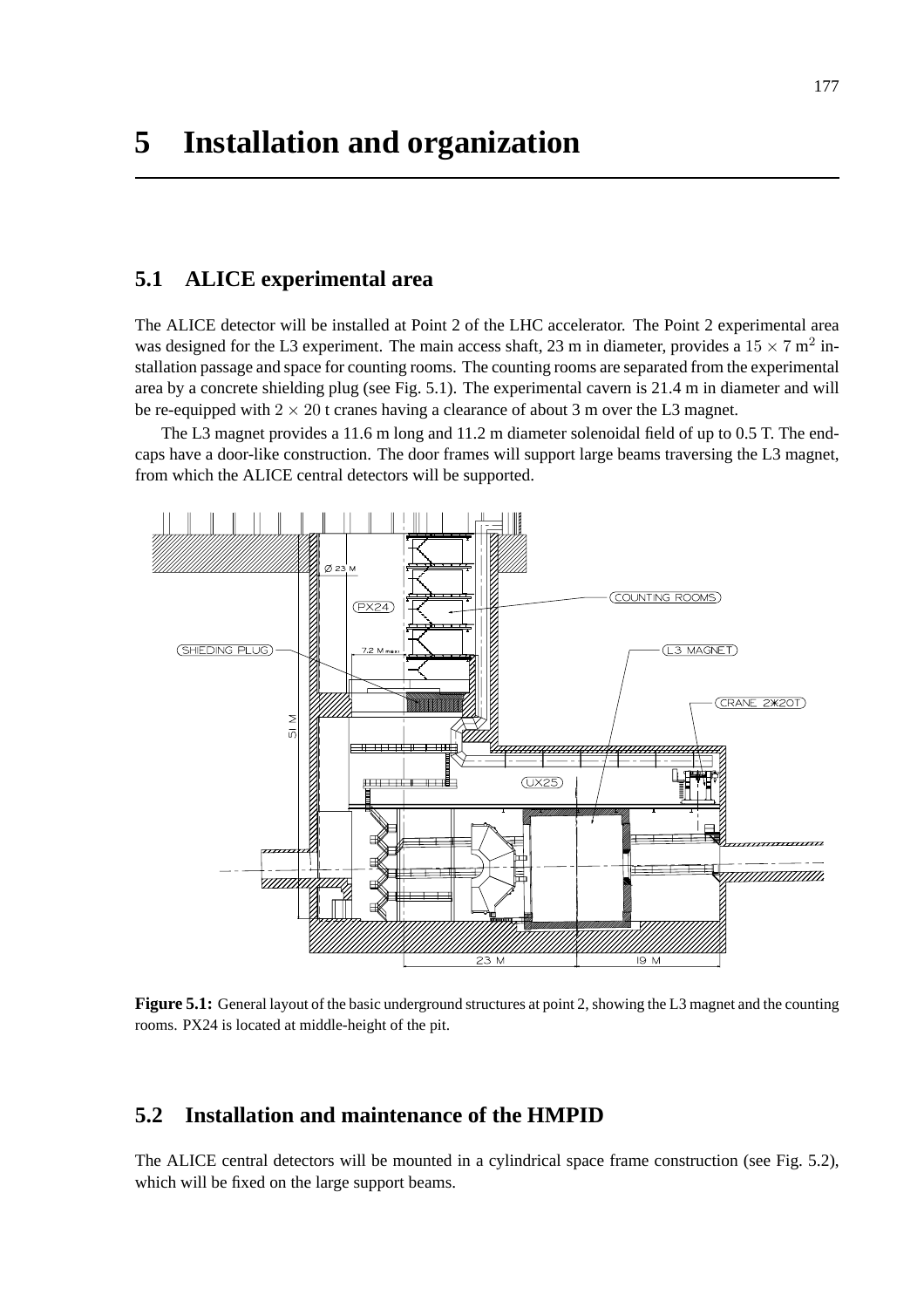



**Figure 5.2:** Space frame support structure. The openings in the top and bottom are to minimize material in front of the HMPID and PHOS, respectively.

**Figure 5.3:** Support cradle for the seven HMPID detector modules to roll on top of the space frame.

All seven HMPID modules will be mounted in a support cradle (see Fig. 5.3), which will be fixed on rails at the top of the space frame. The space frame and the support cradle will be equipped with stiffening rods only outside the acceptance area of the HMPID in order to minimize the influence of multiple scattering. To improve access during maintenance and installation operations, a special installation platform (see Fig. 5.4) will be temporarily attached to the space frame and to the magnet, in order to allow the detector to be moved out of the L3 magnet.



**Figure 5.4:** Installation platform fixed on the space frame and on the L3 magnet to allow installation and maintenance operations.

All services will be guided through slits between the magnet door and the barrel (see Fig. 5.5). In this way the magnet doors can be opened without removing the services. The HV and LV power supplies will be located in racks in the UX25 experimental area close to the L3 magnet. All power supplies will be remotely controlled from the counting rooms.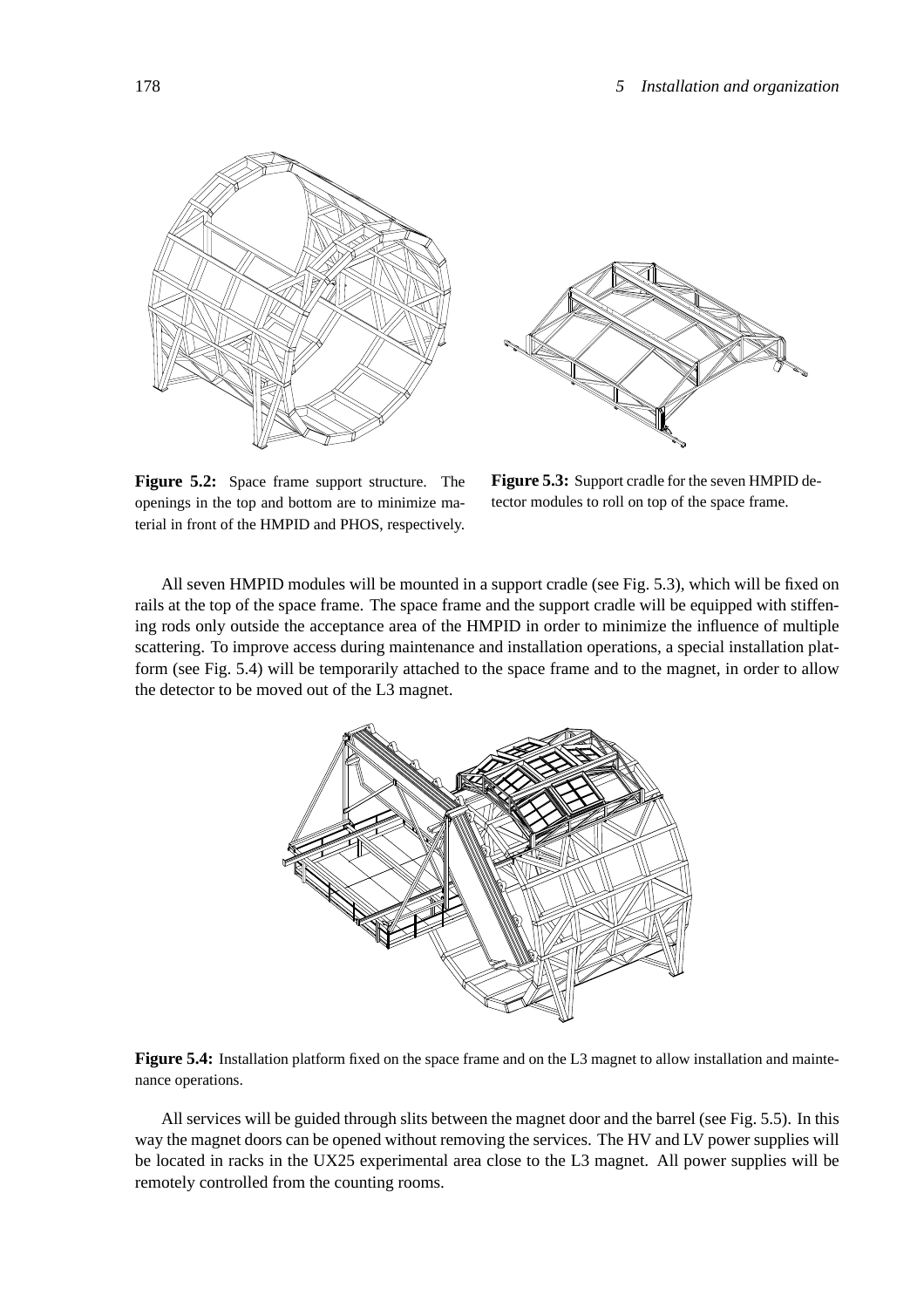The gas and liquid systems have been described in Chapter 3. The gas supply will come from the gas building on the surface. The recirculation and purification unit will be located on the shielding plug in PX24. As described in Section 3.2.10, the liquid radiator system is divided into two parts. The purification system will also be located in PX24, whereas the recirculation system has to be on the same horizontal level as the detector to minimize the hydrostatic pressure in the radiator. As shown in Fig. 5.6 it will be installed on the wall of UX25 outside the L3 magnet. All pipes connecting the detector with the gas and liquid systems will be carried out in stainless steel.



**Figure 5.5:** Layout of the HMPID services for the detector gas and liquid radiator in the L3 magnet volume.



**Figure 5.6:** Relative position of the liquid radiator recirculation system and the HMPID detector. The difference in height will be optimized to minimize hydrostatic pressure in the radiator.

The overall ALICE planning foresee a pre-assembly phase of all the central detectors to take place in the SKL2 hall at Point 2, between mid 2003 and mid 2004.

This will allow an early preparation of the different detector services, and the installation procedure to be analysed and corrected before integrating the detectors into the L3 magnet.

The different pre-assembly and installation phases for the HMPID detector are as follows (see also Table 5.1).

### **Pre-assembly phase**

- i) installation and first commissioning without detectors of the gas and liquid systems,
- ii) commissioning of the support cradle and final equipment on the space frame in the UX25 area,
- iii) installation and first commissioning of cables and electronic equipment.

### **Pre-installation in experimental area**

- i) Calibration of the liquid circulation system using detector modules.
	- The aim of this operation is to adjust the flow rates of the 21 radiators at their nominal values. The modules have to be located at their final positions on the support cradle because the flow settings are pipe-impedance-dependent. In addition, the cradle has to be tested inside the L3 magnet where the control elements of the liquid circulation are installed. These adjustments can still be done with several detector modules not yet equipped with the CsI photocathodes, to avoid the circulation of protection gas.
- ii) Commissioning 'in situ' of the gas and liquid circulation systems.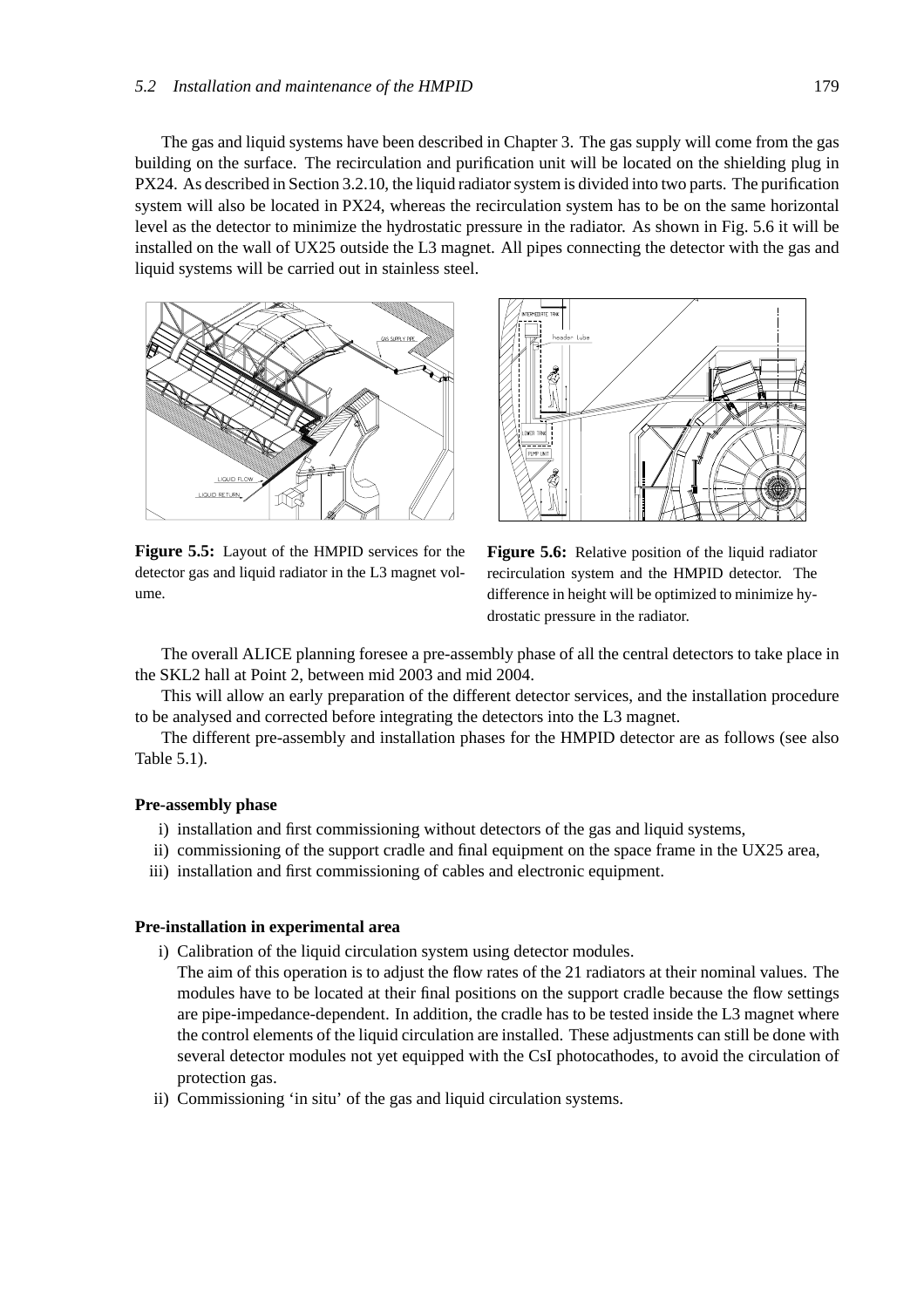### **Final installation**

The final installation can start in year 2005, once all detector modules are available with CsI photocathodes. The gas and liquid systems must be operational in the experimental area since the CsI photocathodes have to be flushed permanently with argon. The seven detector modules are mounted on the support cradle equipped with a temporary gas flushing system.

The complete detector and support cradle can now be lowered into the UX25 area and lifted onto the rails of the installation platform. Then the detector will be rolled into its final position on top of the space frame and connected to all the services. After the gas system has been connected to the detector, the temporary gas flushing system will be disconnected, and the final commissioning of the system can be started.

After all the barrel detectors are mounted into the space frame and the cabling is completed, they will be aligned with respect to the LHC beam. The relative positions will be measured by means of photogrammetry.

#### **Maintenance**

The maintenance access to the HMPID, once installed inside the L3 magnet, is rather limited and only the perimeter of the support cradle can be reached during a short access. Therefore, during repair or maintenance interventions the complete detector will be moved out onto the installation platform. Although most services (cooling, gas and cables) can be made flexible and absorb the displacement without being disconnected, this is not possible for the liquid  $C_6F_{14}$  system. This implies that, once the HMPID is installed on the spaceframe and connected to the  $C_6F_{14}$  system, the spaceframe cannot be moved.

## **5.3 Milestones and construction programme**

An overall time schedule for the HMPID is shown in Table 5.1.

During 1999, the programme will be to finalize the digital part of the electronics, once the evaluation of the ASIC prototypes is completed, and to carry out the optimization programme of the CsI processing using the improved evaporation station (Section 3.1.5) and the ASSET system (Section 2.1.1.6).

As from the beginning of year 2000, the main orders should be placed (quartz, mechanics) in order to start the production of the modules staged over two years. It is envisaged to interleave testing periods after the construction of each module to allow the implementation of possible modifications. For the same reason, orders of components should be staged as well.

The final design, testing, and production of the auxiliary systems will be carried out in parallel with the construction of the modules.

Once the detector modules are commissioned, the production of the CsI photocathodes can be launched. This production has to respect the estimated time duration, i.e. 16 months, and should be completed as close as possible to the start of the experiment in order to avoid any unnecessary standby periods of the photocathodes that could initiate ageing. It is foreseen to have the modules equipped with CsI PCs and tested by the end of 2004 ready for final installation at the beginning of 2005.

Table 5.1 is based on the following technical milestones:

– end 1999:

- finalize the ASIC design and the readout electronics finalize the CsI PC optimization programme
- middle 2001: all radiator trays produced and tested
- beginning 2002: finalize the gas and liquid system design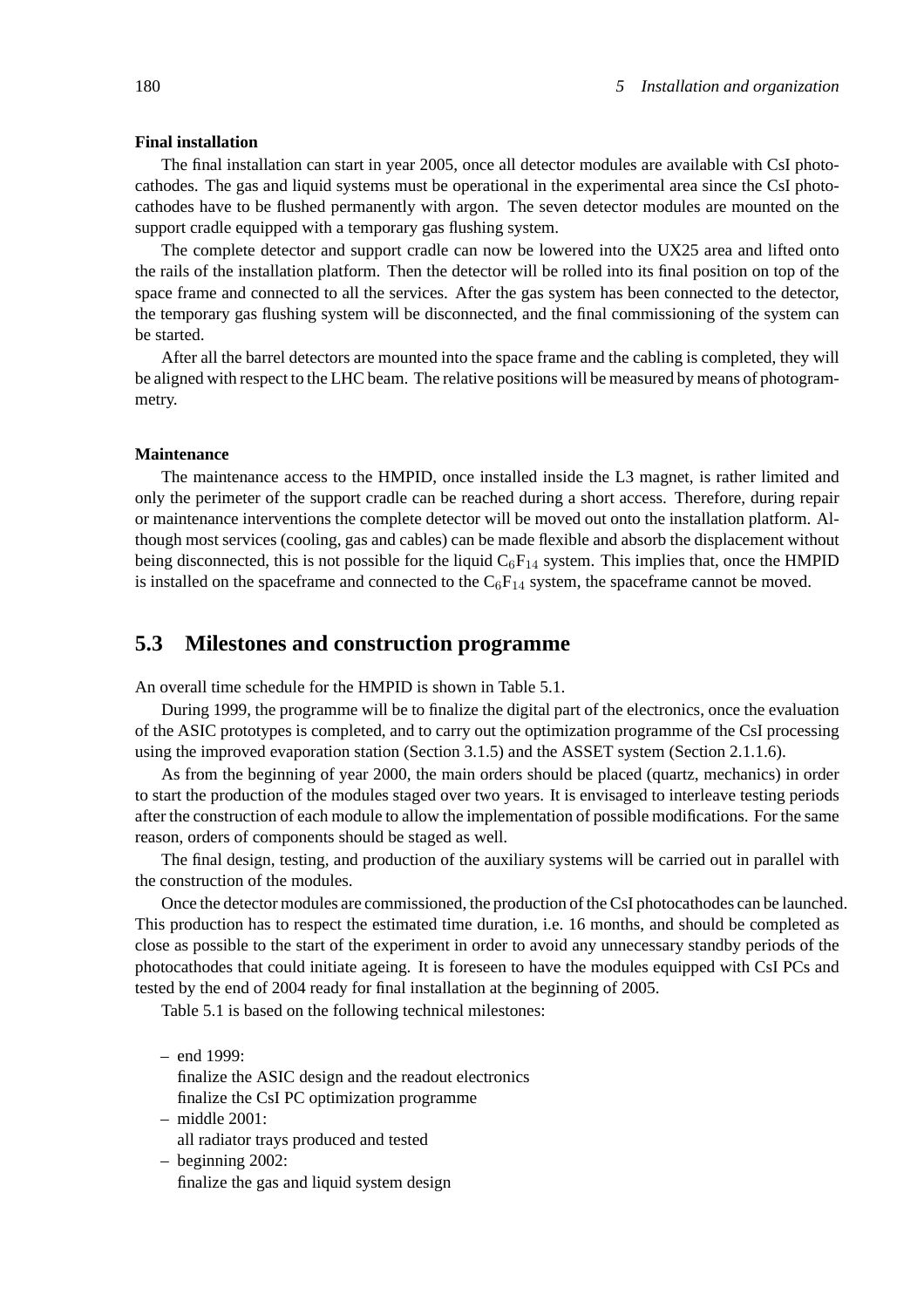| GENERAL SCHEDULE FOR PRODUCTION, TEST AND INSTALLATION OF THE HIMPID DETECTOR |      |      |   |  |      |      |   |  |     |  |     |      |             |  |   |  |      |      |   |  |  |      |      |           |    |  |      |     |  |   |  |      |      |                |                 |
|-------------------------------------------------------------------------------|------|------|---|--|------|------|---|--|-----|--|-----|------|-------------|--|---|--|------|------|---|--|--|------|------|-----------|----|--|------|-----|--|---|--|------|------|----------------|-----------------|
| vear                                                                          | 1999 |      |   |  |      | 2000 |   |  |     |  |     | 2001 |             |  |   |  |      | 2002 |   |  |  |      | 2003 |           |    |  | 2004 |     |  |   |  |      | 2005 |                |                 |
| month                                                                         |      | 14 I | 8 |  | 12 1 |      | 4 |  | ls. |  | 121 |      | $ 4\rangle$ |  | 8 |  | 12 1 |      | 4 |  |  | 12 1 |      | $\vert_4$ | Ι۵ |  | 12 1 | l4. |  | 8 |  | 12 1 |      | $\overline{a}$ |                 |
| <b>FINAL DESIGN</b>                                                           |      |      |   |  |      |      |   |  |     |  |     |      |             |  |   |  |      |      |   |  |  |      |      |           |    |  |      |     |  |   |  |      |      |                |                 |
| ASIC chips                                                                    |      |      |   |  |      |      |   |  |     |  |     |      |             |  |   |  |      |      |   |  |  |      |      |           |    |  |      |     |  |   |  |      |      |                |                 |
| Design RO electronics                                                         |      |      |   |  |      |      |   |  |     |  |     |      |             |  |   |  |      |      |   |  |  |      |      |           |    |  |      |     |  |   |  |      |      |                |                 |
| CsI UV setup                                                                  |      |      |   |  |      |      |   |  |     |  |     |      |             |  |   |  |      |      |   |  |  |      |      |           |    |  |      |     |  |   |  |      |      |                |                 |
| Liquid/gas systems                                                            |      |      |   |  |      |      |   |  |     |  |     |      |             |  |   |  |      |      |   |  |  |      |      |           |    |  |      |     |  |   |  |      |      |                |                 |
| Slow control                                                                  |      |      |   |  |      |      |   |  |     |  |     |      |             |  |   |  |      |      |   |  |  |      |      |           |    |  |      |     |  |   |  |      |      |                |                 |
|                                                                               |      |      |   |  |      |      |   |  |     |  |     |      |             |  |   |  |      |      |   |  |  |      |      |           |    |  |      |     |  |   |  |      |      |                |                 |
| ASSEMBLY/PRODUC                                                               |      |      |   |  |      |      |   |  |     |  |     |      |             |  |   |  |      |      |   |  |  |      |      |           |    |  |      |     |  |   |  |      |      |                |                 |
| Radiator trays                                                                |      |      |   |  |      |      |   |  |     |  |     |      |             |  |   |  |      |      |   |  |  |      |      |           |    |  |      |     |  |   |  |      |      |                |                 |
| Chamber modules                                                               |      |      |   |  |      |      |   |  |     |  |     |      |             |  |   |  |      |      |   |  |  |      |      |           |    |  |      |     |  |   |  |      |      |                |                 |
| FE/RO electronics                                                             |      |      |   |  |      |      |   |  |     |  |     |      |             |  |   |  |      |      |   |  |  |      |      |           |    |  |      |     |  |   |  |      |      |                |                 |
| Liquid/gas system                                                             |      |      |   |  |      |      |   |  |     |  |     |      |             |  |   |  |      |      |   |  |  |      |      |           |    |  |      |     |  |   |  |      |      |                | for production, |
| Support craddle                                                               |      |      |   |  |      |      |   |  |     |  |     |      |             |  |   |  |      |      |   |  |  |      |      |           |    |  |      |     |  |   |  |      |      |                |                 |
| CsI photocathodes                                                             |      |      |   |  |      |      |   |  |     |  |     |      |             |  |   |  |      |      |   |  |  |      |      |           |    |  |      |     |  |   |  |      |      |                |                 |
| Modules on craddle                                                            |      |      |   |  |      |      |   |  |     |  |     |      |             |  |   |  |      |      |   |  |  |      |      |           |    |  |      |     |  |   |  |      |      |                |                 |
|                                                                               |      |      |   |  |      |      |   |  |     |  |     |      |             |  |   |  |      |      |   |  |  |      |      |           |    |  |      |     |  |   |  |      |      |                |                 |
| <b>TEST</b>                                                                   |      |      |   |  |      |      |   |  |     |  |     |      |             |  |   |  |      |      |   |  |  |      |      |           |    |  |      |     |  |   |  |      |      |                |                 |
| <b>TEST-ASIC</b>                                                              |      |      |   |  |      |      |   |  |     |  |     |      |             |  |   |  |      |      |   |  |  |      |      |           |    |  |      |     |  |   |  |      |      |                |                 |
| TEST-RAD-1                                                                    |      |      |   |  |      |      |   |  |     |  |     |      |             |  |   |  |      |      |   |  |  |      |      |           |    |  |      |     |  |   |  |      |      |                |                 |
| TEST-MOD-1/2                                                                  |      |      |   |  |      |      |   |  |     |  |     |      |             |  |   |  |      |      |   |  |  |      |      |           |    |  |      |     |  |   |  |      |      |                |                 |
| TEST-LS/GS-1                                                                  |      |      |   |  |      |      |   |  |     |  |     |      |             |  |   |  |      |      |   |  |  |      |      |           |    |  |      |     |  |   |  |      |      |                |                 |
| TEST-MOD-3                                                                    |      |      |   |  |      |      |   |  |     |  |     |      |             |  |   |  |      |      |   |  |  |      |      |           |    |  |      |     |  |   |  |      |      |                |                 |
|                                                                               |      |      |   |  |      |      |   |  |     |  |     |      |             |  |   |  |      |      |   |  |  |      |      |           |    |  |      |     |  |   |  |      |      |                |                 |
| <b>INSTALLATION</b>                                                           |      |      |   |  |      |      |   |  |     |  |     |      |             |  |   |  |      |      |   |  |  |      |      |           |    |  |      |     |  |   |  |      |      |                |                 |
| <b>GS:Gas System</b>                                                          |      |      |   |  |      |      |   |  |     |  |     |      |             |  |   |  |      |      |   |  |  |      |      |           |    |  |      |     |  |   |  |      |      |                |                 |
| Commission GS                                                                 |      |      |   |  |      |      |   |  |     |  |     |      |             |  |   |  |      |      |   |  |  |      |      |           |    |  |      |     |  |   |  |      |      |                |                 |
| LS:Liquid System                                                              |      |      |   |  |      |      |   |  |     |  |     |      |             |  |   |  |      |      |   |  |  |      |      |           |    |  |      |     |  |   |  |      |      |                |                 |
| Commission:LS                                                                 |      |      |   |  |      |      |   |  |     |  |     |      |             |  |   |  |      |      |   |  |  |      |      |           |    |  |      |     |  |   |  |      |      |                |                 |
| <b>SC:Support Craddle</b>                                                     |      |      |   |  |      |      |   |  |     |  |     |      |             |  |   |  |      |      |   |  |  |      |      |           |    |  |      |     |  |   |  |      |      |                |                 |
| <b>Commission SC</b>                                                          |      |      |   |  |      |      |   |  |     |  |     |      |             |  |   |  |      |      |   |  |  |      |      |           |    |  |      |     |  |   |  |      |      |                |                 |
| HMPID system                                                                  |      |      |   |  |      |      |   |  |     |  |     |      |             |  |   |  |      |      |   |  |  |      |      |           |    |  |      |     |  |   |  |      |      |                |                 |
| <b>Commission HMPID</b>                                                       |      |      |   |  |      |      |   |  |     |  |     |      |             |  |   |  |      |      |   |  |  |      |      |           |    |  |      |     |  |   |  |      |      |                |                 |
|                                                                               |      |      |   |  |      |      |   |  |     |  |     |      |             |  |   |  |      |      |   |  |  |      |      |           |    |  |      |     |  |   |  |      |      |                |                 |
|                                                                               |      |      |   |  |      |      |   |  |     |  |     |      |             |  |   |  |      |      |   |  |  |      |      |           |    |  |      |     |  |   |  |      |      |                |                 |
|                                                                               |      |      |   |  |      |      |   |  |     |  |     |      |             |  |   |  |      |      |   |  |  |      |      |           |    |  |      |     |  |   |  |      |      |                |                 |
|                                                                               |      |      |   |  |      |      |   |  |     |  |     |      |             |  |   |  |      |      |   |  |  |      |      |           |    |  |      |     |  |   |  |      |      |                |                 |

Table 5.1: General schedule for production, test, and installation of the HMPID detector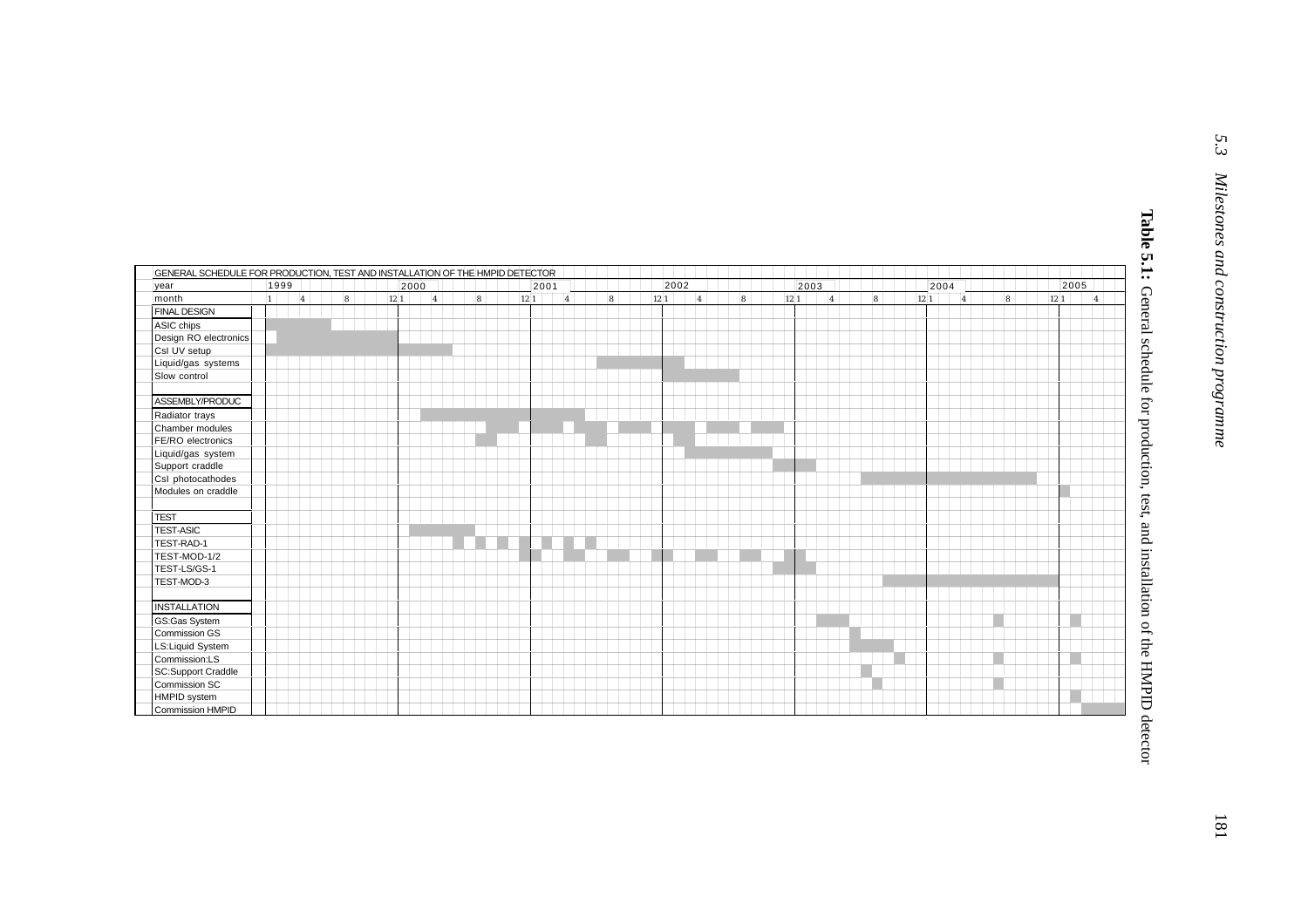- $-$  end 2002: all chamber modules produced and tested without photocathodes auxiliary systems ready – middle 2003:
	- start the production of the CsI photocathode
- end 2004: all modules tested with photocathodes liquid circulation commissioned
- beginning 2005: commissioning the detector in ALICE

# **5.4 Safety aspects**

The HMPID has been the subject of a recent Initial Safety Discussion (Ref. TIS/GS/WW/98–034). The outcome of this ISD was that the concept of the detector did not include any major safety risks. However, the operating gas will be flammable  $CH_4$  with a total mass of 1.3 kg inside the detector. As discussed in Chapter 2, it is not possible to replace this gas since it provides the necessary photoelectron yield under stable operational conditions. The experimental zone will be equipped with a flammable-gas detection system. Two systems currently exist in the LEP point 2 area:

- 1) The standard industrial pelister type, which is used to monitor the surface gas buildings, the gas racks on the plug PX24, and also in the underground area UX25.
- 2) The SDN air sampling system, which extracts air from critical volumes near the gas-filled detectors.

# **5.5 Organization**

## **5.5.1 Participating institutes**

The following four institutes will share the fabrication and commissioning of the HMPID detector:

- INFN, Sez. Bari and Dipartimento di Fisica, University of Bari, Bari, Italy
- CERN, Geneva, Switzerland
- Institute for Nuclear Research (INR), Moscow, Russia
- Instituto Superior Tecnico (IST), Lisbon, Portugal ´

In the design, construction and testing, the following ALICE members have participated:

- INFN, Sez. Bari and Dipartimento di Fisica, University of Bari, Bari, Italy N. Colonna, D. Cozza, D. Dell'Olio, L. Dell'Olio, D. Di Bari, D. Elia, N. Facchini, R. Fini, A. Grimaldi, L. Liberti, E. Monno, E. Nappi, F. Posa S. Stucchi and G. Tomasicchio
- CERN, Geneva, Switzerland H. Beker, M. Davenport, A. Di Mauro, D. Fraissard, E. Gaummann, B. Goret, Ch. Gregory, G. Lecoeur, A. Ljubičić Jr., P. Martinengo, R. Monnin, A. Morsch, G. Paić<sup>1</sup>, F. Piuz, J. Raynaud, J.C. Santiard and T.D. Williams
- Institute for Nuclear Reasearch (INR), Moscow, Russia A. Kurepin, V. Razin, A. Reshetin, K.A. Shileev
- 
- Instituto Superior Tecnico (IST), Lisbon, Portugal ´
	- J. Barbosa, R. Carvalho and J. Seixas

In addition, the following people have provided valuable help in specific sections of this Technical Design Report: C. Lourenço, G. Rubin, K. Šafařík, D. Swoboda and P. Vande Vyvre.

<sup>&</sup>lt;sup>1</sup>also Ohio State University, Columbus, USA.